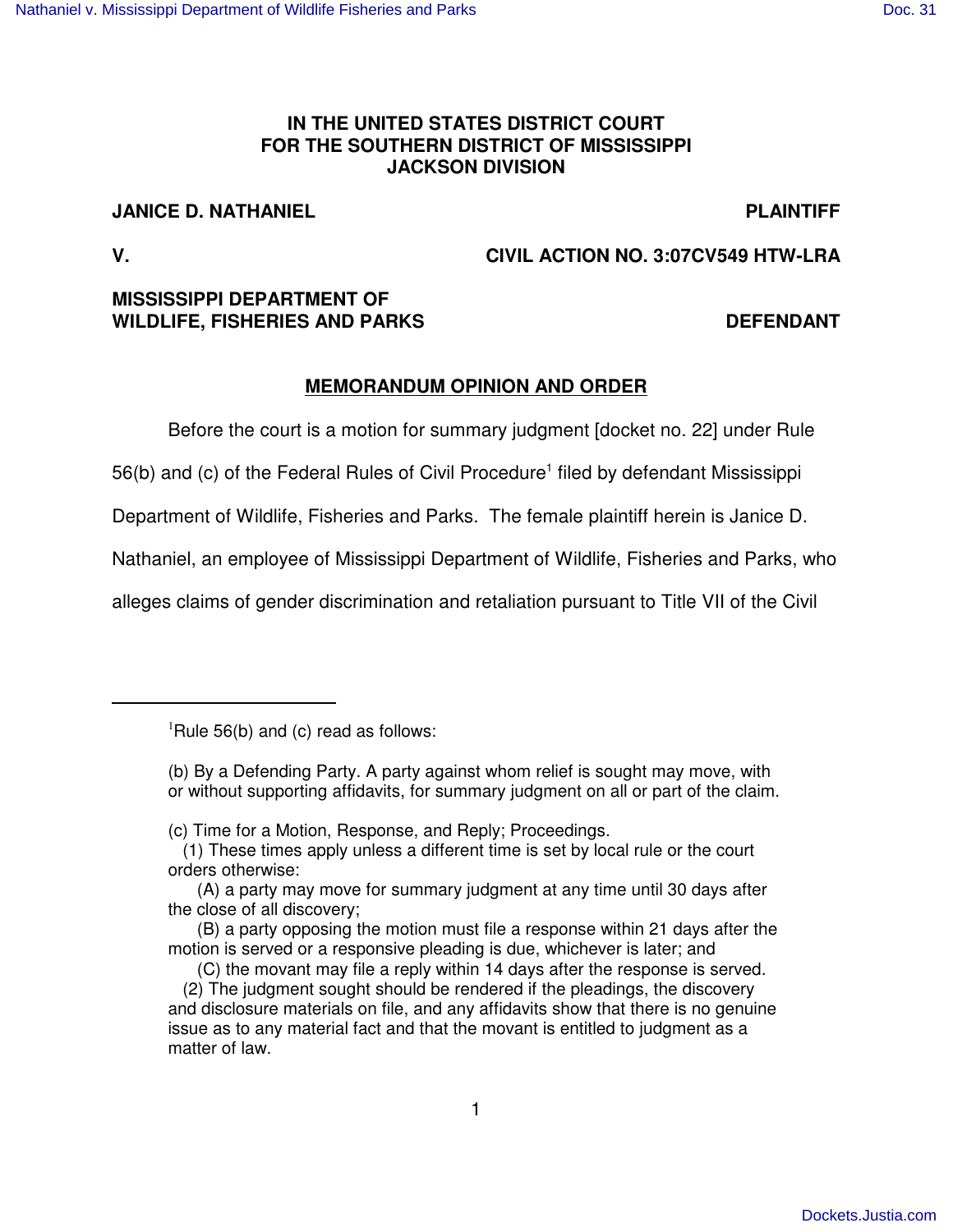Rights Act of 1964.<sup>2</sup> This controversy focuses upon the position of Park Worker II, for which defendant selected a male. By its motion for summary judgment, defendant argues that plaintiff cannot establish the *prima facie* case necessary to move beyond defendant's motion for summary judgment. Agreeing with defendant's motion, this court hereby grants summary judgment to defendant for the reasons set out below.

#### **I. Background**

The undisputed facts are as follows. Plaintiff Janice D. Nathaniel, an African-American female, began employment with defendant Mississippi Department of Wildlife, Fisheries and Parks on July 1, 2003, in the position of Park Worker I at an annual salary of \$12,950.00. Plaintiff worked as a fee collector at the Ranger Station. The defendant, Mississippi Department of Wildlife, Fisheries and Parks, a state agency, was created by Miss. Code Ann.  $\S$  49-4-6. $^3$ 

Seeking upward advancement, on several occasions, plaintiff inquired about opportunities to be promoted above Park Worker I. One such position about which she inquired was Park Worker II.

On September 22, 2006, defendant promoted Craig Belton, an African-American male, to the Park Worker II position. Defendant did not advertise for that position. Before his elevation, Craig Belton had worked as a part-time Park Worker, having been hired in April or May 2005.

<sup>2</sup> Title 42 U.S.C. § 2000e *et seq.*

 $3$  Section 49-4-6(1) states: There is hereby created the Mississippi Department of Wildlife, Fisheries and Parks, whose principal office shall be located in Jackson, Mississippi.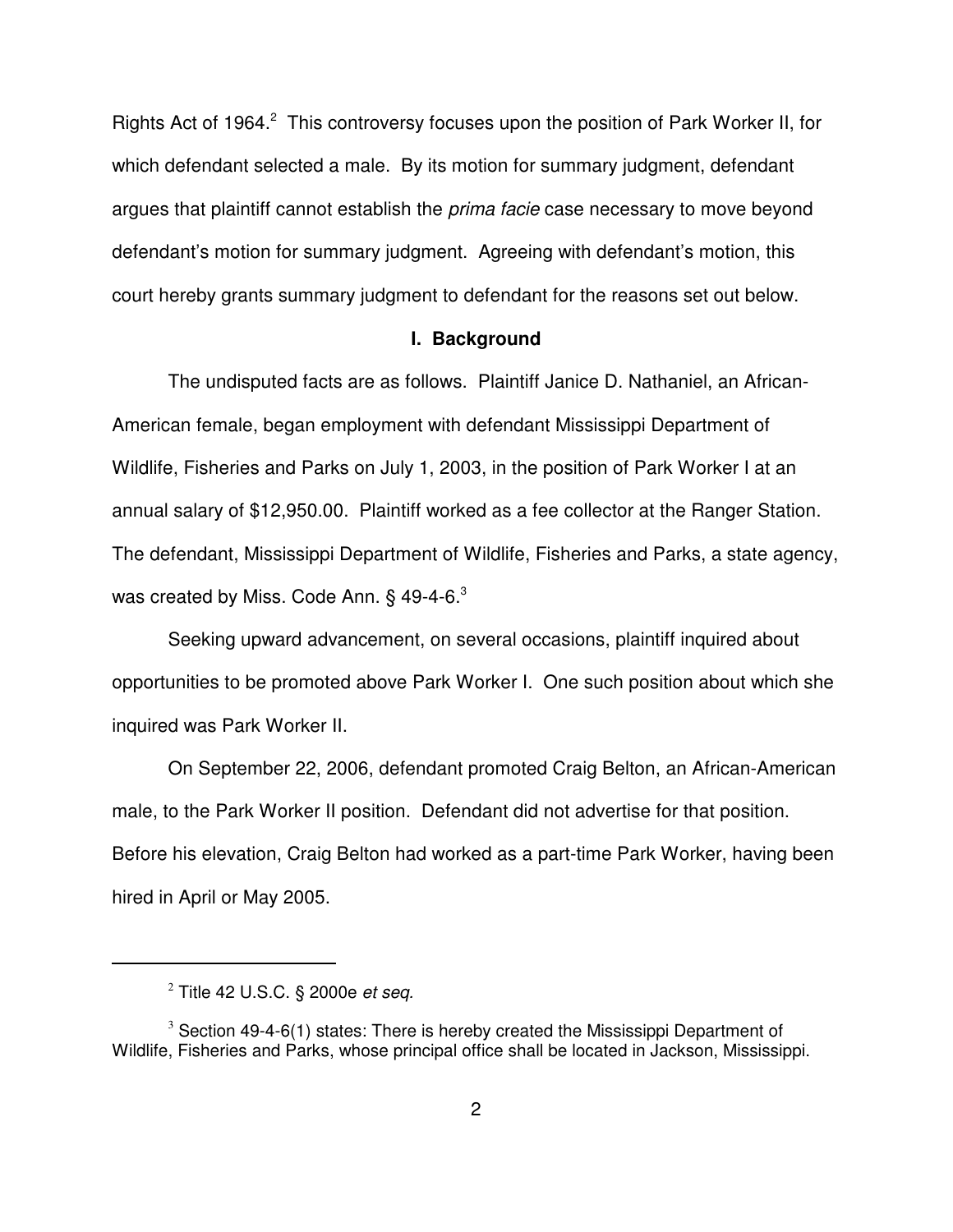Plaintiff filed a Charge of Discrimination with the Equal Employment Opportunity Commission (EEOC)<sup>4</sup> on or about January 6, 2007. That administrative agency issued her a Notice of Right to Sue letter on May 21, 2007. Thereafter, plaintiff filed suit on August 16, 2007, in the Circuit Court of Hinds County, Mississippi. Plaintiff, in her complaint, contends that she should have received the promotion to the Park Worker II position because she was more qualified, had been employed longer, performed the same duties as Belton who was only a part-time employee and because Belton had another full-time job, i.e., forty plus hours weekly, Monday through Friday at Southwest Mental Health Complex, McComb, Mississippi.

Plaintiff raises a federal claim of gender discrimination under Title VII of the Civil Rights Act of 1964, Title 42 U.S.C.  $\S$  2000e-2(a)(1).<sup>5</sup> She also alleges that she was a victim of retaliation in violation of Title VII of the Civil Rights Act of 1964, Title 42 U.S.C. § 2000e-3.<sup>6</sup> In her complaint, she asserts that "[a]fter the filing of her EEOC charge,

<sup>6</sup>Title 42 U.S.C. § 2000e-3 states:

<sup>&</sup>lt;sup>4</sup>An individual claiming discrimination in violation of Title VII must file a charge of discrimination with the EEOC "within one hundred and eighty days after the alleged unlawful employment practice occurred." Title 42 U.S.C. § 2000e-5(e)(1). The filing of a timely EEOC charge is a statutory prerequisite to filing suit. *EEOC v. WC&M Enters.*, 496 F.3d 393, 398 (5 th Cir. 2007) (citing *Nat'l R.R. Passenger Corp. v. Morgan*, 536 U.S. 101, 109, 122 S. Ct. 2061, 153 L.Ed.2d 106 (2002)).

<sup>&</sup>lt;sup>5</sup>Title 42 U.S.C. § 2000e-2(a)(1) provides that "[i]t shall be an unlawful employment practice for an employer to fail or refuse to hire or to discharge any individual, or otherwise to discriminate against any individual with respect to his compensation, terms, conditions, or privileges of employment, because of such individual's . . . sex . . ."

It shall be an unlawful employment practice for an employer to discriminate against any of his employees or applicants for employment, for an employment agency, or joint labor-management committee controlling apprenticeship or other training or retraining, including on-the-job training programs, to discriminate against any individual, or for a labor organization to discriminate against any member thereof or applicant for membership, because he has opposed any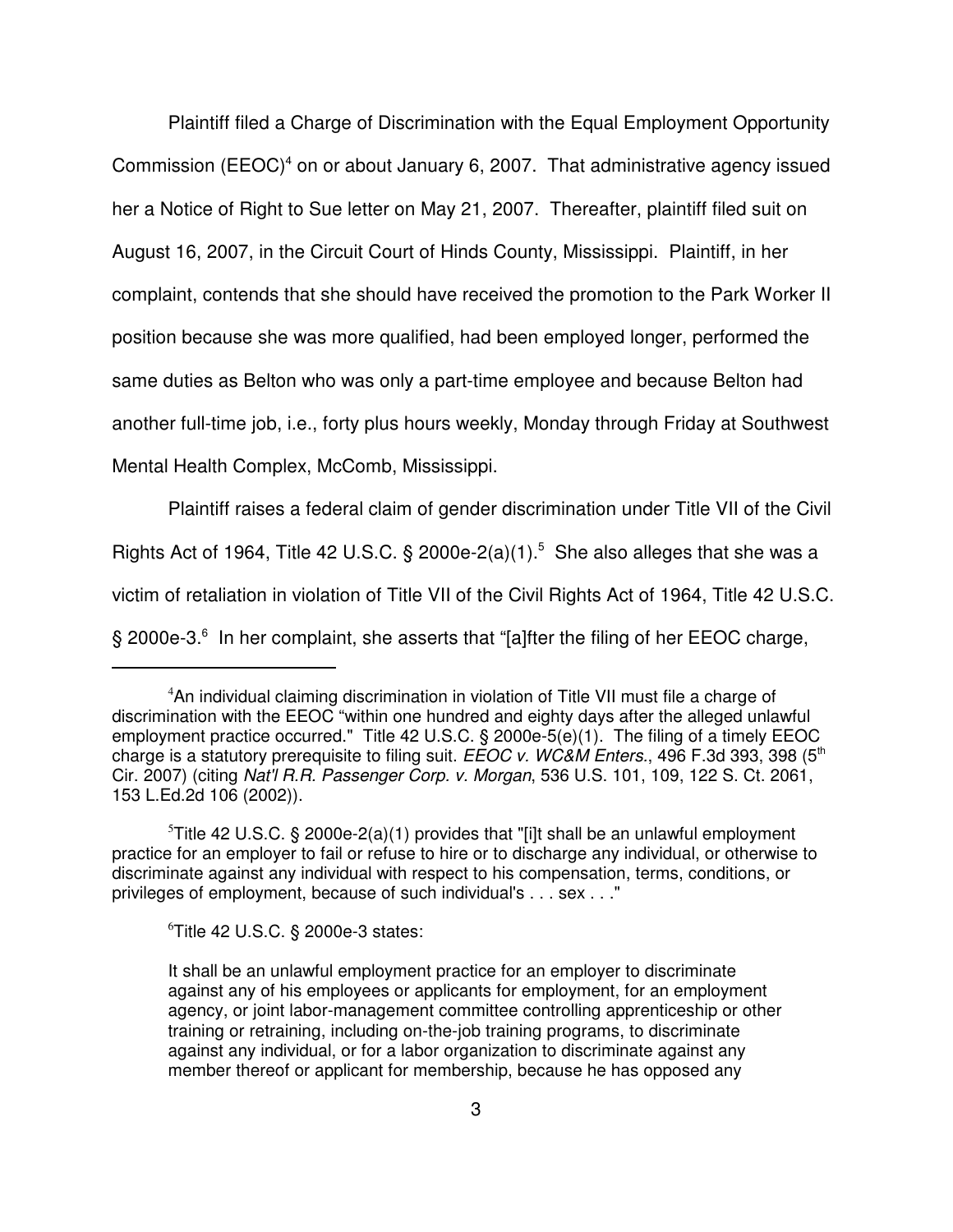plaintiff was retaliated against by Will Busby, Park Manager."<sup>7</sup>

Plaintiff additionally alleges a state law claim of intentional infliction of emotional distress. She seeks promotion or front pay in lieu of promotion, back pay, lost benefits, compensatory damages, punitive damages, costs, interest and attorney's fees.

Defendants removed this lawsuit from state court to this federal forum on September 18, 2007. Because plaintiff submits Title VII claims, this court has subject matter jurisdiction under Title 28 U.S.C. § 1331, which provides that "[t]he district courts shall have original jurisdiction of all civil actions arising under the Constitution, laws, or treaties of the United States."

# **II. Law and Analysis**

Under Rule 56(c) of the Federal Rules of Civil Procedure, summary judgment is

proper "if the pleadings, depositions, answers to interrogatories, and admissions on file,

together with the affidavits, if any, show that there is no genuine issue as to any

material fact and that the moving party is entitled to a judgment as a matter of law."

practice made an unlawful employment practice by this title [42 USCS §§ 2000e-2000e-17], or because he has made a charge, testified, assisted, or participated in any manner in an investigation, proceeding, or hearing under this title [42 USCS §§ 2000e-2000e-17].

 $7$ In her complaint, plaintiff also mentions sexual harassment. That is the only place it is mentioned. Plaintiff did not raise it in her Charge of Discrimination before the EEOC, and the parties did not mention it in their papers on summary judgment. This court, thus, construes this as a typographical error, but if not, it is dismissed for a failure to exhaust before the EEOC. *See McClain v. Lufkin Indus., Inc.,* 519 F.3d 264, 273 (5 th Cir. 2008) (Title VII requires employees to exhaust their administrative remedies before seeking judicial relief. Filing an administrative charge with the EEOC satisfies this requirement.); *Pacheco v. Mineta*, 448 F.3d 783, 792 (5<sup>th</sup> Cir. 2006)) (While a court can read the EEOC charge "somewhat broadly" to determine "what EEOC investigations it can reasonably be expected to trigger," the charge should be sufficient to put EEOC on notice to investigate all claims.); *Randel v. U.S. Dep't of* Navy, 157 F.3d 392, 395 (5<sup>th</sup> Cir. 1998) (Allegation of one claim in an EEOC charge does not exhaust plaintiff's remedies as to the other).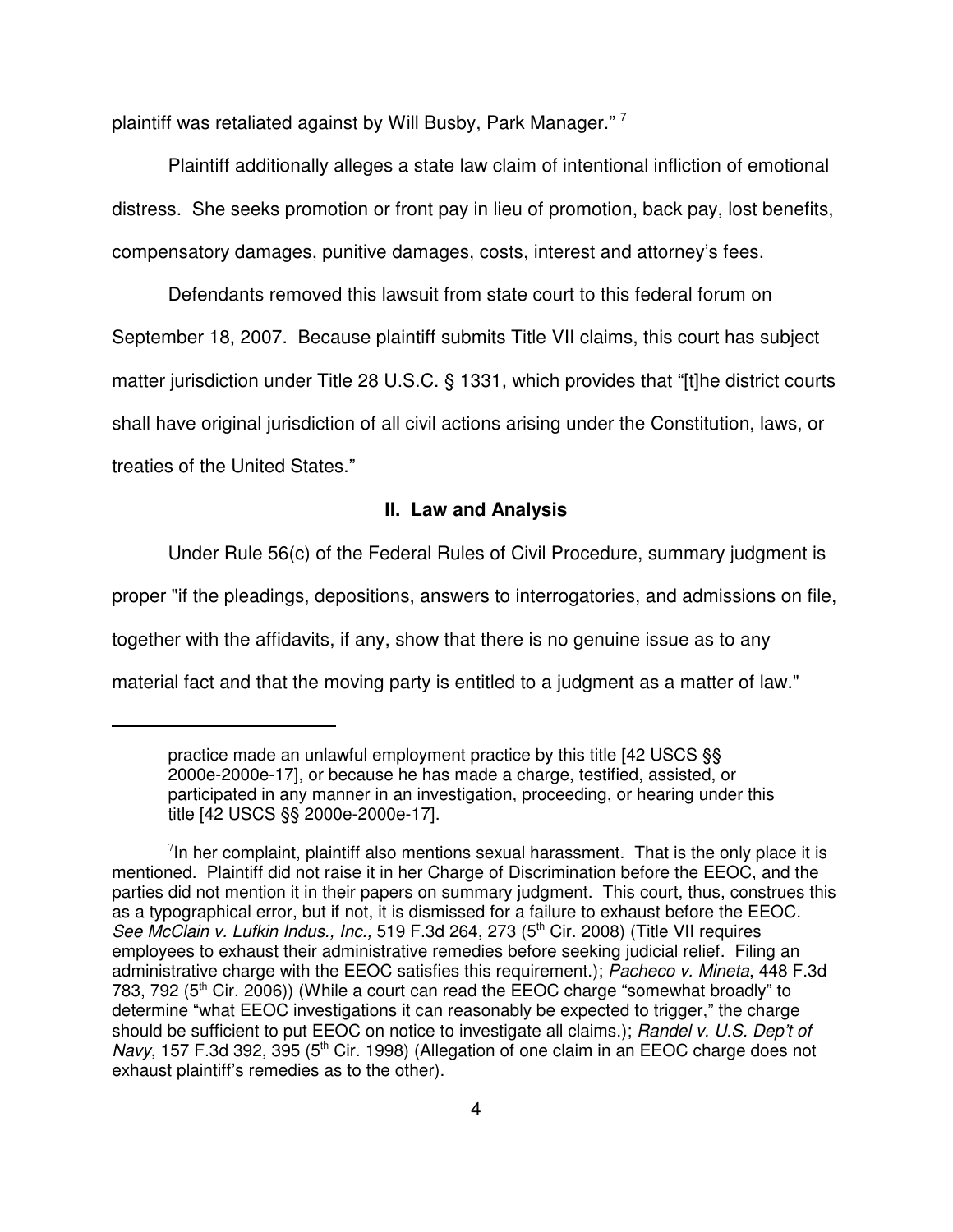*Celotex Corp. v. Catrett*, 477 U.S. 317, 323, 106 S. Ct. 2548, 91 L. Ed. 2d 265 (1986). Rule 56(c) mandates the entry of summary judgment against a party who fails to make a showing sufficient to establish the existence of an element essential to that party's case, and on which that party will bear the burden of proof at trial. *Id.*

# **A. Gender Discrimination**

Plaintiff alleges that the defendant committed gender discrimination in violation of Title VII when it failed to promote her to the Park Worker II position. To establish a prima facie case for a failure to promote claim, a plaintiff must establish that: (1) she is a member of the protected class; (2) she applied for a position for which she was qualified; (3) she was rejected for the position; and (4) after she was rejected, the employer continued to seek applicants with the employee's qualifications or filled the position with someone outside the protected class. *Browning v. Southwest Research Inst.*, 288 Fed. Appx. 170, 175-176 (5th Cir. 2008) (citing *Celestine v. Petroleos de Venezuella, S.A.*, 266 F.3d 343, 354-55 (5th Cir. 2001).

If a plaintiff seeks to make out a prima facie case of gender discrimination based only on circumstantial evidence, this court will analyze her evidence under the familiar burden-shifting framework of *McDonnell Douglas Corp. v. Green*, 411 U.S. 792, 802-05, 93 S. Ct. 1817, 36 L. Ed. 2d 668 (1973). *Tillman v. S. Wood Preserving of Hattiesburg, Inc.*, 250 Fed. Appx. 622, 624 (5th Cir. Miss. 2007). Should the plaintiff meet her burden of establishing a prima facie case, the burden then shifts to the defendant to show a legitimate, nondiscriminatory explanation for the adverse employment action. *Id.* Thereafter, the plaintiff is afforded an opportunity to show that the explanation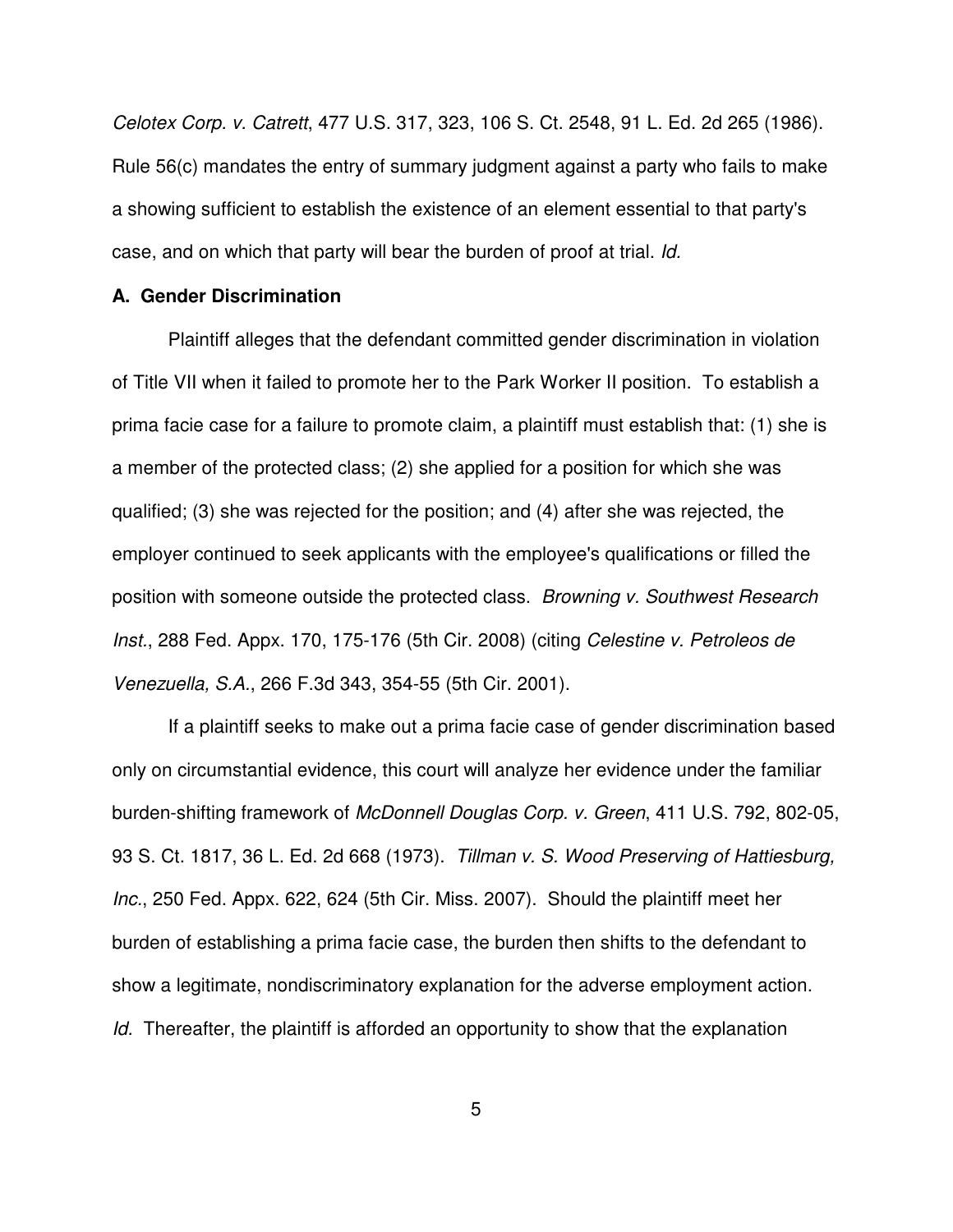offered by the defendant is false. *Id.*

The defendant first argues that plaintiff cannot establish a prima facie case because plaintiff did not apply for the Park Worker II position. A plaintiff's failure to apply for a position, however, is not fatal to a discrimination claim. *See Claiborne v. Illinois C. Railroad*, 583 F.2d 143, 150-151 (5th Cir. 1978). *See also Mauro v. Southern New Eng. Telcomms., Inc.*, 208 F.3d 384, 387 (2d Cir. 2000) (requirement that a plaintiff apply for a position does not apply where "the plaintiff indicated to the employer an interest in being promoted to a particular class of positions, but was unaware of specific available positions because the employer never posted them. In such a situation, requiring the plaintiff to show that he or she applied for the specific jobs at issue would be unrealistic, as an employee by definition cannot apply for a job that he or she does not know exists.") Plaintiff argues that she told management that she was interested in becoming a Park Worker II and should have been considered for the position. The defendant does not dispute plaintiff's expressed prior interest. Defendant's challenge to plaintiff's lawsuit on the basis of failure to apply is without legal or factual support here.

The court finds that plaintiff has established a prima facie case of gender discrimination. She has shown that she is a member of the protected class, who inquired about a position not posted, that she was qualified for the position, but rejected as the position was awarded to a male.

The burden now shifts to the defendant to put forth a legitimate nondiscriminatory reason for not promoting plaintiff. Defendant contends that it hired Belton for the position in question due to a legislative directive to eliminate part-time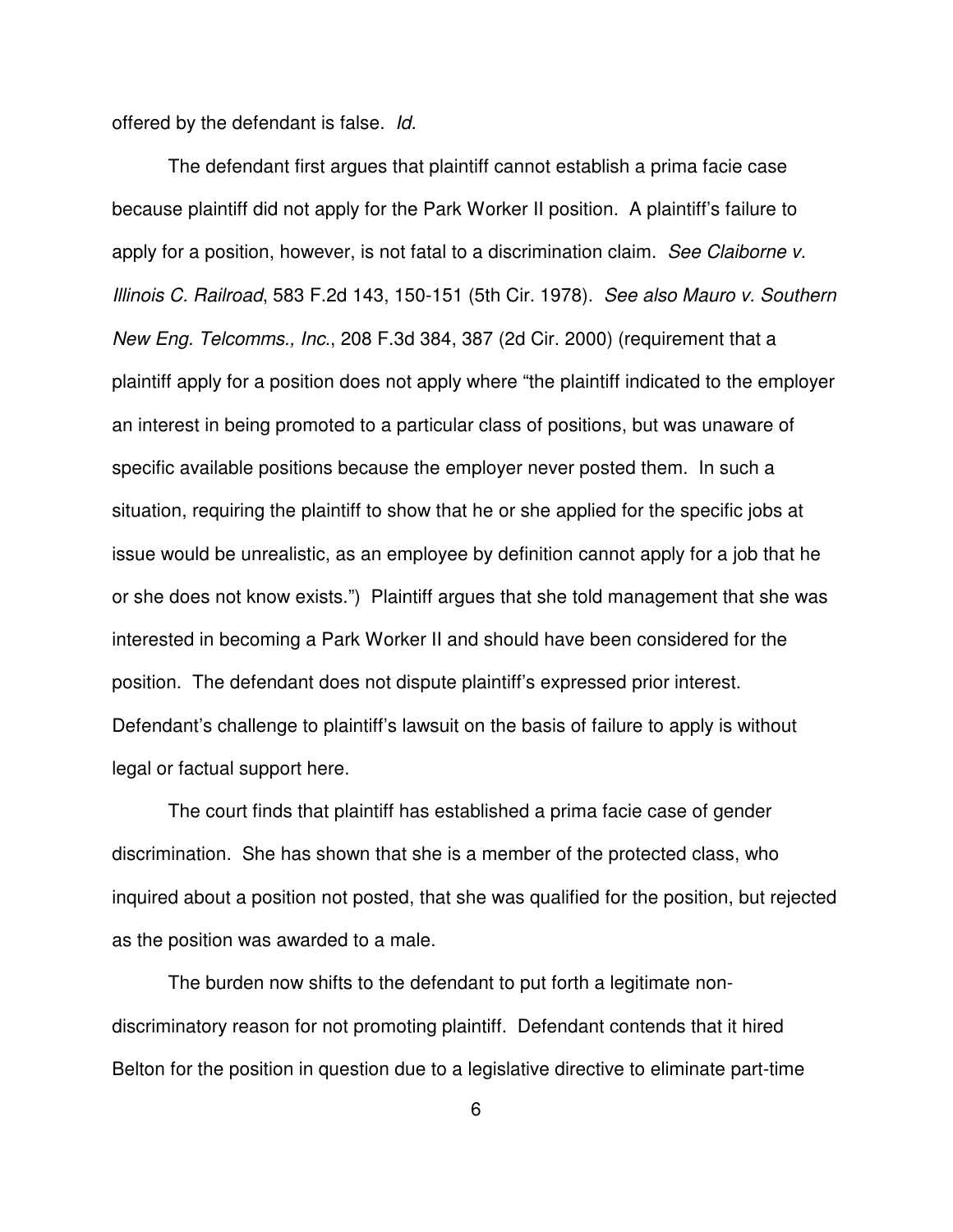positions by identifying part-time employees and determining if those employees are interested in full-time positions.<sup>8</sup> The defendant further offers a comparison of Belton's application for the Park Worker II position with Nathaniel's application for Park Worker I. Belton has a college degree, having graduated from Tougaloo College, Tougaloo, Mississippi, with a Bachelor of Arts in Psychology, and Nathaniel has no college diploma. Additionally, the defendant says it compared the length of Belton's previous employment with plaintiff's. The applications of plaintiff (her application for Park Worker I) and that of Belton (his application for Park Worker II) show that despite plaintiff being older and having a longer work history than Belton, Belton had worked in a full-time position, i.e., forty plus hours weekly, for the same employer for nine years in comparison to Nathaniel's longest span with the same employer in a full-time position, which was slightly more than three years that she had worked with the defendant at the time of the promotion in question.

The court will not substitute its judgment as to experience for that of the

<sup>&</sup>lt;sup>8</sup>The defendant submits an excerpt of the Mississippi State Personnel Board Policy and Procedures Manual (Revised April 2004) and directs the court to section 4.21.10, which states:

A. Agency only non-competitive promotions shall include: (1) promotion of state service employees to state service positions, and (2) promotion of state service, part-time, time-limited and/or other State Personnel Board purview non-state service employees who are employed by the appointing authority and who have completed at least six (6) months of continuous service.

B. Agencies shall submit a current copy of an Experience and Training Record along with the appropriate position-employee data for those employees to be considered for agency only non-competitive promotion.

C. Only those employees meeting the applicable selection criteria shall be approved for non-competitive promotion by the State Personnel Director.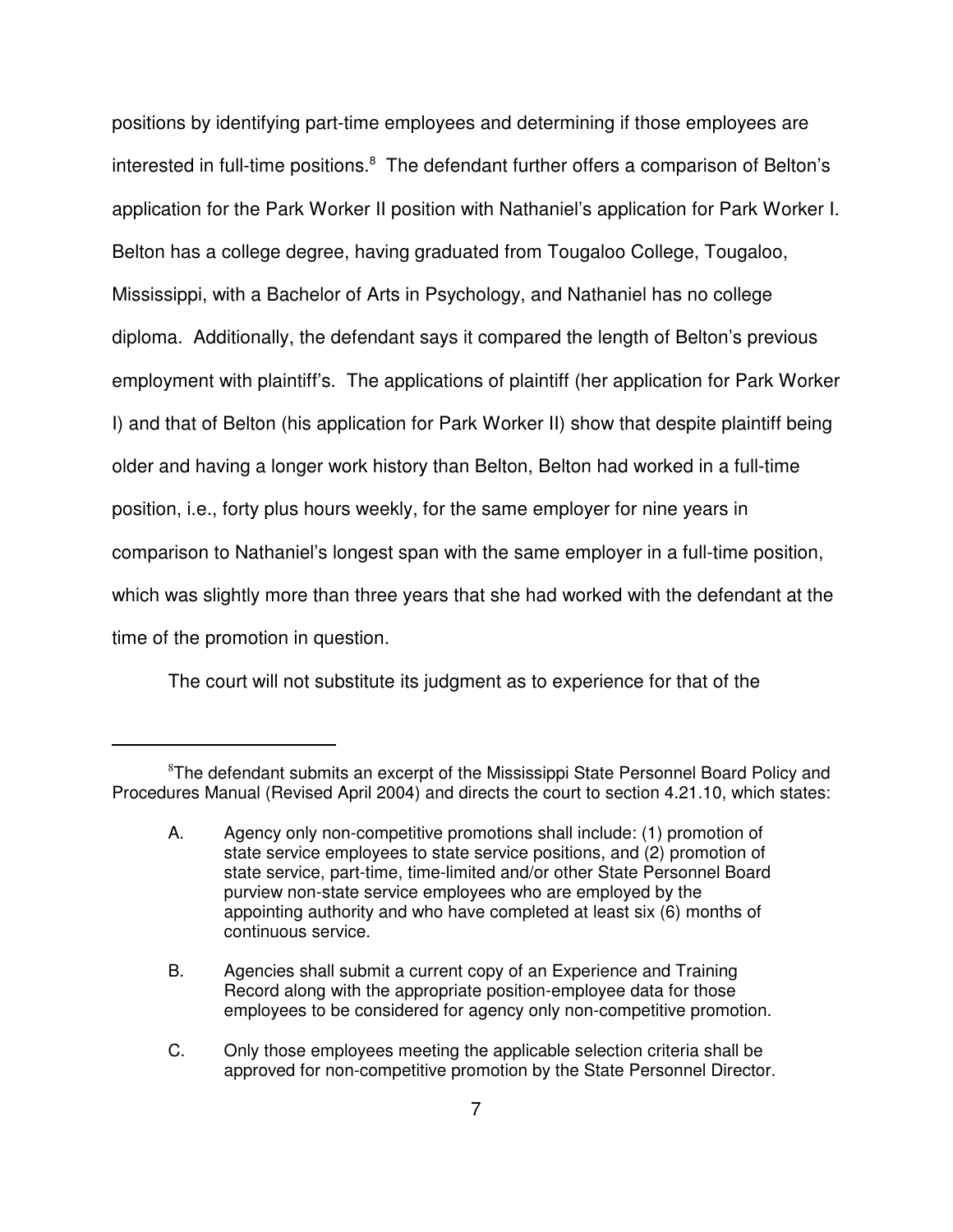employer. *EEOC v. Louisiana Office of Community Servs.*, 47 F.3d 1438, 1445 (5th Cir. 1995) (holding that despite the record showing that the plaintiff had substantially more supervisory and compliance experience than the selectees, the court will not "substitute its judgment for the employer in evaluating what types of experience are most valuable for an employee . . . in the absence of proof that the standards were not consistently applied or were so irrational or idiosyncratic as to suggest a cover-up") (citing *Elliott*, 741 F.2d at 566-67; *Little v. Republic Refining Co., Ltd.*, 924 F.2d 93, 97 (5th Cir.1991); *Laurence v. Chevron, U.S.A., Inc.*, 885 F.2d 280, 285 (5th Cir.1989); *Bienkowski v. American Airlines, Inc.*, 851 F.2d 1503, 1507-08 (5th Cir.1988)). The court finds that the defendant has put forth a legitimate, non-discriminatory reason for its selection of Belton.

Having found both that plaintiff has shown a prima facie case for discrimination, while the defendant has shown a legitimate, nondiscriminatory reason for plaintiff's non-selection, the court's inquiry focuses intently on determining whether plaintiff has shown that a genuine issue of material fact exists that the defendant's stated reason is pretextual. *Maurer v. Am. Airlines*, 249 Fed. App'x 341, 343 (5th Cir. 2007). Plaintiff may establish this pretext by one of two different methods: (1) by actually demonstrating that she was "clearly better qualified than the person selected for the position," or (2) by submitting evidence that Defendant's "proffered explanation is false or unworthy of credence." *Burrell v. Dr. Pepper/Seven Up Bottling Group, Inc.*, 482 F.3d 408, 412 (5th Cir. 2007).

The submitted evidence does not persuade this court that plaintiff has clearly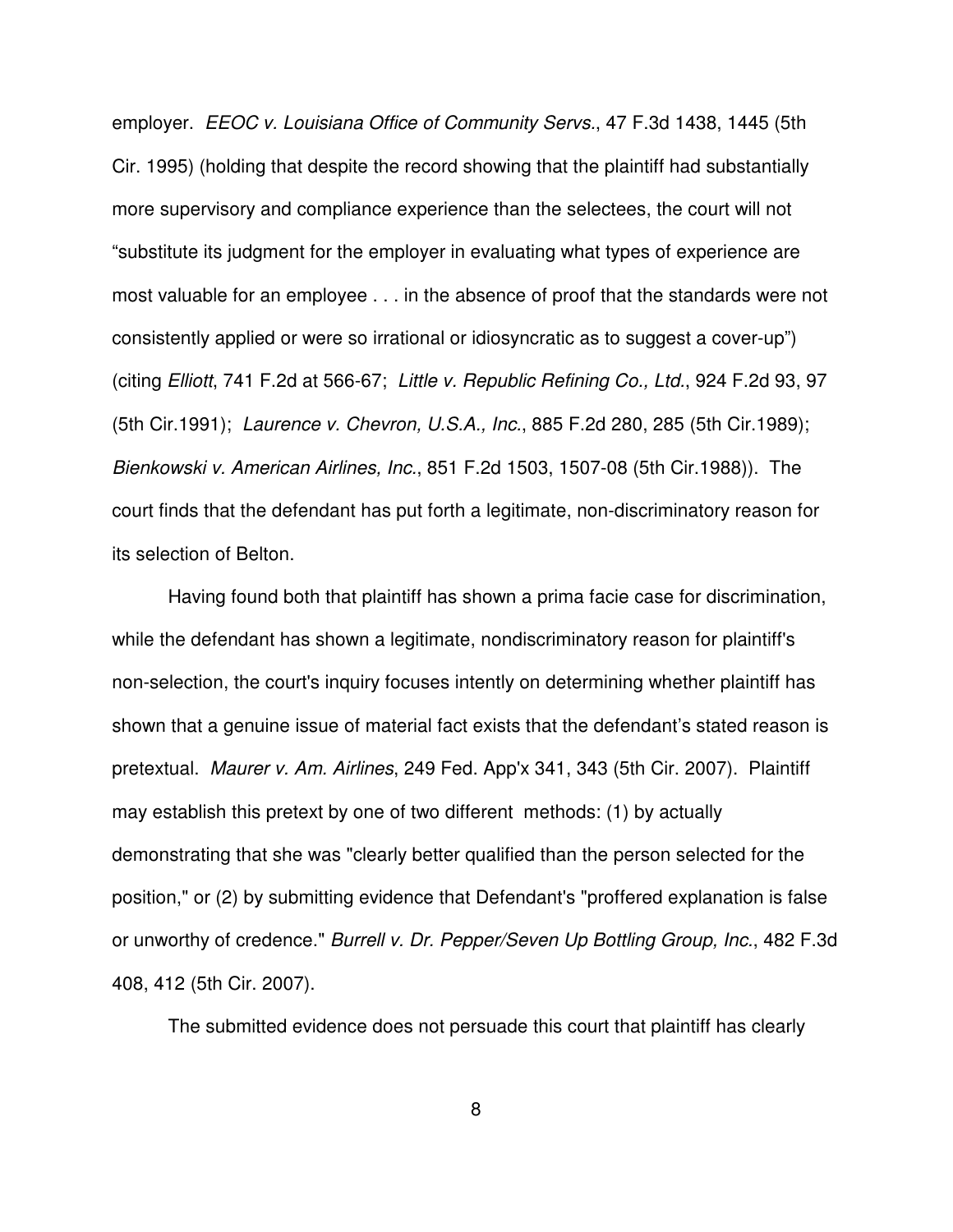demonstrated that she was better qualified for the position. Nor has plaintiff presented any evidence to show that defendant's proffered explanation is false or unworthy of belief. Plaintiff does not dispute the legislative directive at issue here. Consequently, this court must dismiss plaintiff's claim of gender discrimination.

#### **B. Retaliation**

The *McDonnell Douglas* test is also applicable to Title VII unlawful retaliation cases. *Byers v. Dallas Morning News, Inc.*, 209 F.3d 419, 427 (5th Cir. 2000). Thus, plaintiff must first establish a prima facie case of retaliation before the burden of production shifts to the defendant to proffer a legitimate, non-retaliatory reason for the adverse employment action. *Id.* Finally, the burden falls on the plaintiff to show that the defendant's proffered explanation is a pretext for unlawful retaliation. *Id.*

To establish a prima facie case of unlawful retaliation under Title VII, plaintiff must show (1) that she engaged in an activity protected by Title VII, (2) that an adverse employment action occurred, and (3) that a causal link existed between the protected activity and the adverse employment action. *Long v. Eastfield Coll.*, 88 F.3d 300, 304 (5th Cir. 1996). If a plaintiff succeeds in making a prima facie case, the burden then shifts to the defendant to proffer a legitimate rationale for the underlying employment action. *Davis v. Dallas Area Rapid Transit*, 383 F.3d 309, 319 (5th Cir. 2004) (citing *Aldrup v. Caldera*, 274 F.3d 282, 286 (5th Cir. 2001)). Once the employer offers a legitimate, nondiscriminatory reason that explains both the adverse action and the timing, the plaintiff must offer some evidence from which the jury may infer that retaliation was the real motive." *McCoy*, 492 F.3d at 562 (5th Cir. 2007), that is the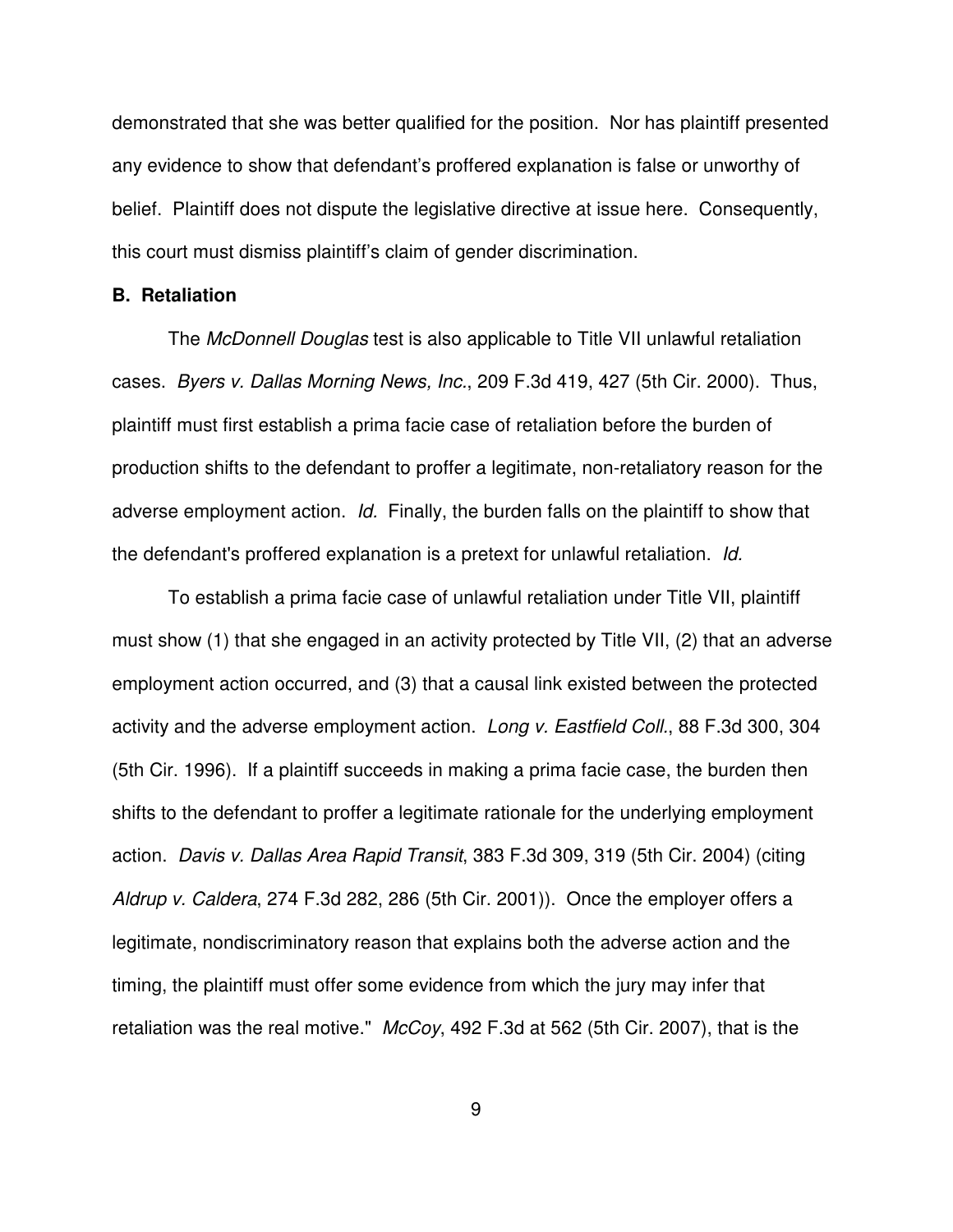burden shifts back to the plaintiff to demonstrate that the employer's articulated reason for the employment action was a pretext for retaliation. In order to defeat summary judgment, the employee must offer proof that "but for" the protected activity, the adverse employment action would not have occurred. *Seaman v. CSPH, Inc.*, 179 F.3d 297 (5th Cir. 1999). "Whether summary judgment is appropriate . . . depends on numerous factors, including the strength of the employee's prima facie case, the probative value of the proof that the employer's explanation is false, and any other evidence that supports the employer's case and that properly may be considered." *Price v. Fed. Express Corp.*, 283 F.3d 715, 720 (5th Cir. 2002).

Plaintiff alleges in her complaint that the defendant retaliated against her "by subjecting [her] to adverse treatment as a result of [her] filing a charge of discrimination." Plaintiff filed a Charge of Discrimination on January 6, 2007. When plaintiff was asked during her deposition how she was retaliated against, she responded that she was retaliated against when as of December 6, 2006, she "wasn't allowed to work back down in the office anymore." (Nathaniel deposition, p.45). Since the above dates show that the alleged act of retaliation occurred *before* the protected activity (the filing of the EEOC complaint), plaintiff cannot meet her burden to show that the adverse employment activity in December 2006 would not have occurred "but for" the protected activity in January 2007.

At oral argument, plaintiff counsel advanced the theory of "mistaken perception," citing *Fogleman v. Mercy Hospital, Inc.*, 283 F.3d 561, 571 (3d Cir. 2002) (an employer's discharge of an employee for discriminatory reasons amounts to illegal retaliation even if it is based on the employer's mistaken belief that the employee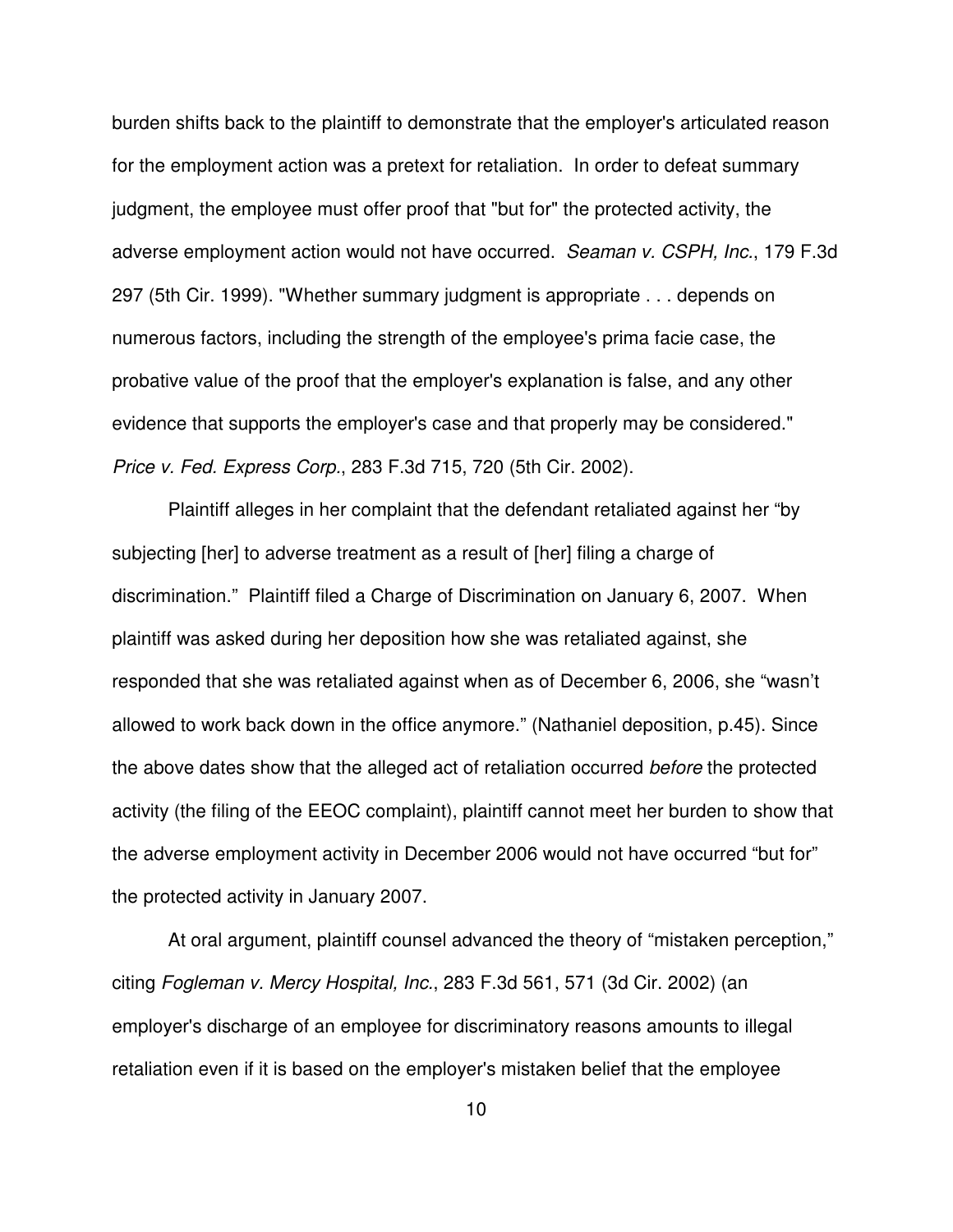engaged in protected activity). For factual support, plaintiff points this court to page 45 of her deposition where the dialogue occurred as follows:

- Q: . . . . How were you retaliated against?
- A: As of December the 6th I wasn't allowed to work back down in the office anymore. And Amy [Cooley] came back and told me what Will [Busby] had said is that, "Don't tell Darlene any damn thing else. If she wants to know something let her come to me. Don't even tell her, not even nobody's last name, because she's done went to the damn governor." And those was his exact words, what Amy told me.

From this, plaintiff reasons that defendant retaliated against her in response to a belief that she had made a complaint of sex discrimination to the Governor, but plaintiff fails to embrace the portion of the mistaken perception theory that requires plaintiff to show that the mistakenly-perceived protected action was the cause of the defendant's adverse action. *Fogleman*, 283 F.3d at 572. Plaintiff cannot provide a date when Amy Cooper purportedly made this statement. Additionally, Amy Cooper is not in management and qualified to speak for the defendant, so as to insulate this conversation from hearsay. Unsubstantiated hearsay evidence that would not be admissible at trial does not suffice to raise a genuine issue of material fact. *Arora v. Starwood Hotels & Resorts Worldwide, Inc.*, 294 Fed. Appx. 159, 161 (5th Cir. 2008). The testimony supporting plaintiff's mistaken perception theory is inadmissible, but even if admissible, it lacks any time basis. We do not know when this statement was made.

Further, Nathaniel has failed to show how not working in the office anymore constitutes an adverse employment action. "Whether a particular reassignment is materially adverse depends upon the circumstances of the particular case, and should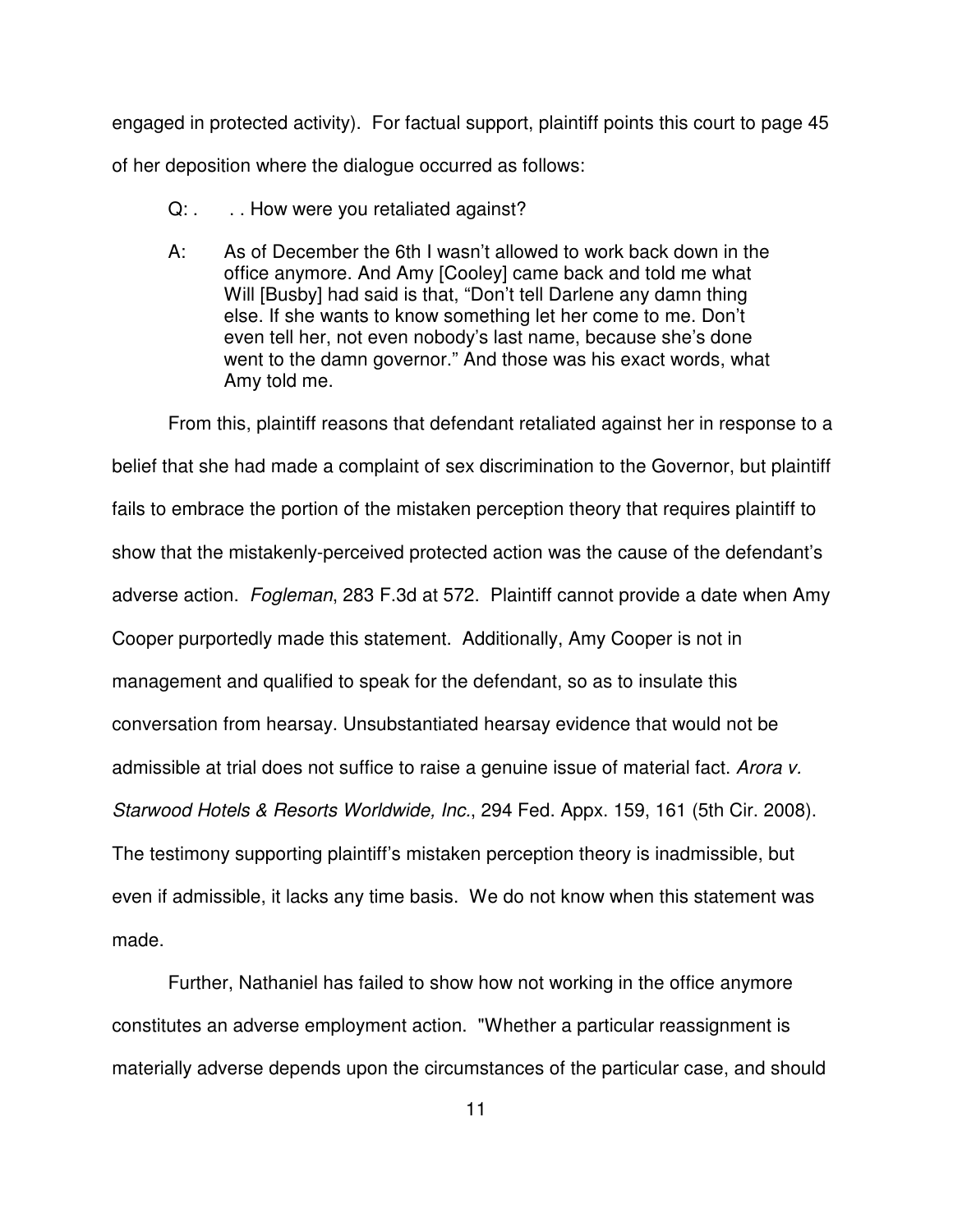be judged from the perspective of a reasonable person in the plaintiff's position, considering all the circumstances." *Stewart v. Miss. Transp. Comm'n*, 586 F.3d 321, 332 (5th Cir. 2009). She testified in her deposition that she was not terminated. $9$  She testified that she held the same position and had the same duties when she went on leave as when she started. A lateral reassignment to a position with equal pay could amount to a materially adverse action in some circumstances. *Id. White*, 548 U.S. at 71, 126 S.Ct. at 2417 (2006). However, a purely lateral transfer, that is, a transfer that does not involve a demotion in form or substance, cannot rise to the level of a materially adverse employment action. *Griffin v. CITGO Petroleum Corp*, 344 Fed. Appx. 866, 868 (5th Cir. 2009).

Plaintiff has failed to maintain her retaliation claim in the face of summary judgment. Therefore, plaintiff's claim of retaliation under Title VII is also dismissed.

## **C. Intentional Infliction of Emotional Distress**

Plaintiff concedes that her claim for intentional infliction of emotional distress should be dismissed. The claim is dismissed.

## **D. Punitive Damages**

Plaintiff prays for punitive damages for defendant's alleged intentional acts in violation of plaintiff's federal and state protected rights. Defendants correctly point out, however, that both state and federal law preclude punitive damage awards in this case.

Mississippi Code Annotated § 11-46-15(2) states that "[n]o judgment against a

<sup>9</sup>Nathaniel went on leave, which eventually became leave without pay when her personal and sick time ran out somewhere in November or December of 2007. The record is unclear about when she initially took leave.